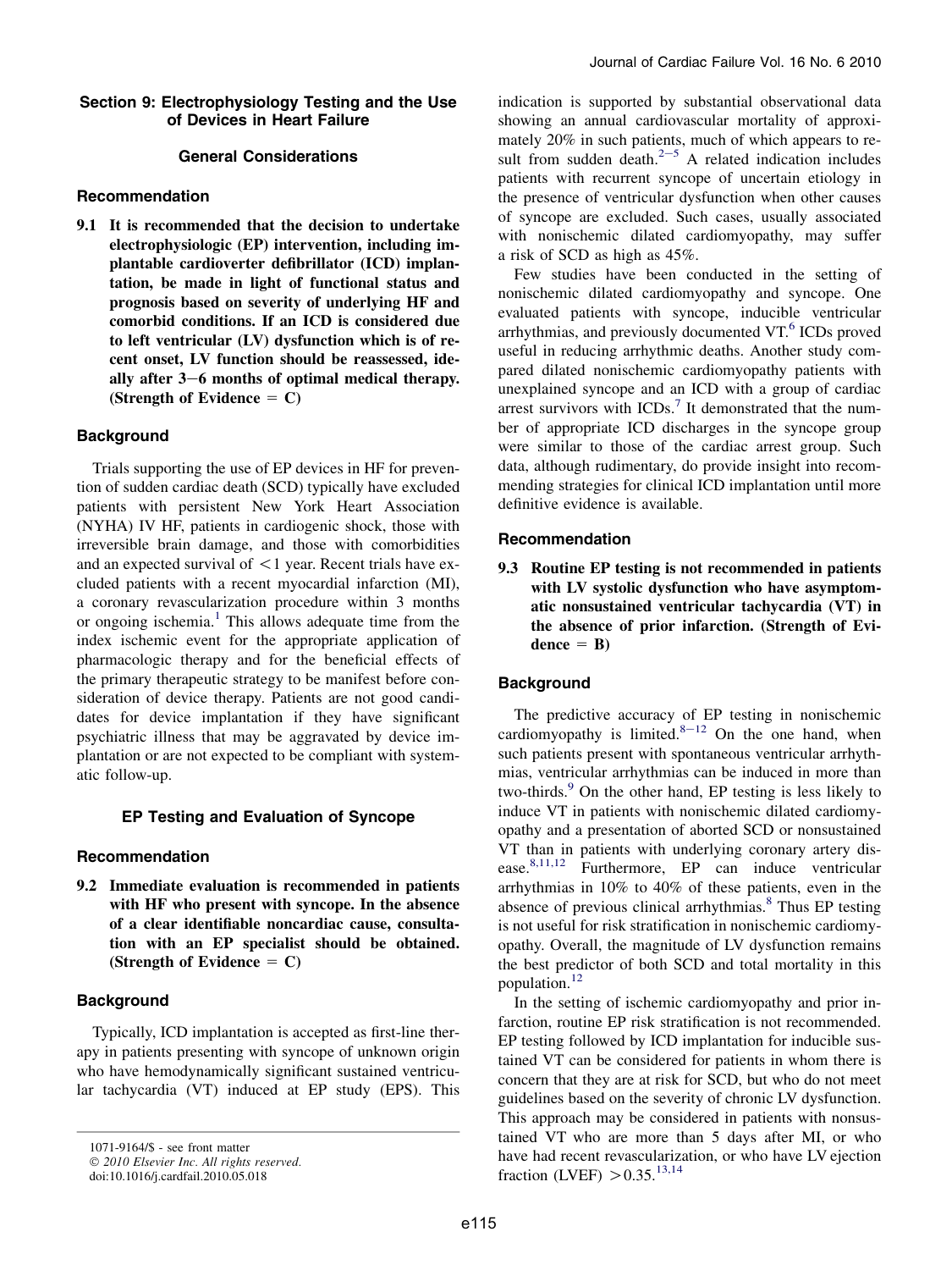## Prophylactic ICD Placement

### Recommendations

- 9.4a Prophylactic ICD placement should be considered in patients with a LVEF  $\leq$ 35% and mild to moderate HF symptoms:
	- Ischemic etiology (Strength of Evidence  $= A$ )
	- Non-ischemic etiology (Strength of Evidence  $=$  B) See Recommendation 9.1 for additional criteria.
- 9.4b In patients who are undergoing implantation of a biventricular pacing device according to the criteria in recommendations 9.7-9.8, use of a device that provides defibrillation should be considered. (Strength of Evidence  $=$  B)

See Recommendation 9.1 for additional criteria.

9.5 ICD placement is not recommended in chronic, severe refractory HF when there is no reasonable expectation for improvement or in patients with a life expectancy of less than 1 year. (Strength of Evidence  $= C$ )

## **Background**

More than 80 percent of patients who experience a lifethreatening ventricular tachyarrhythmia do not survive to benefit from an ICD. Thus, the concept of the ICD for primary prevention of SCD has received considerable attention. Several large trials have been conducted to address primary prevention.<sup>14-19</sup> The Sudden Cardiac in Heart Failure Trial  $(SCD-HeFT)^{15}$  $(SCD-HeFT)^{15}$  $(SCD-HeFT)^{15}$  tested the hypothesis that amiodarone or an ICD would improve survival compared with placebo in patients with HF. The study enrolled 2521 patients with NYHA II or III HF and an LVEF  $\langle 35\% \rangle$  of either ischemic or nonischemic etiology. Patients were randomly allocated to treatment with an ICD, amiodarone, or placebo. Background therapy was strong: 87% were on angiotensin-converting enzyme (ACE) inhibitors or angiotensin receptor blockers (ARBs) and 78% on beta blockers at last follow-up. ICD therapy decreased mortality by 23% compared with control, with an absolute reduction in mortality of 7% over a mean follow-up of 45 months. The ICD benefit was consistent across ischemic and nonischemic etiologies of HF. Subgroup analysis found benefit in NYHA Class II, but failed to demonstrate benefit from ICDs in patients with NYHA Class III, although such subgroup findings must be interpreted cautiously. A similar subgroup differentiation between NYHA class II and III has not been observed in any other ICD trial. $1,20$  There was no benefit for amiodarone.

Trials in patients with ischemic cardiomyopathy, including patients with and without HF symptoms, but excluding Class IV HF, also support benefit of an ICD in reducing total mortality. The Multicenter Automatic Defibrillator Implantation Trial (MADIT)-I enrolled patients with a mean LVEF of 26%, a prior MI, unsustained VT, and

inducible VT at EPS. Those randomized to receive an ICD had a 54% reduction in total mortality at 27 months over those who had been given ''conventional'' antiarrhythmic therapy.[14](#page-5-0) The Multicenter Unsustained Tachycardia Trial (MUSTT) randomized patients with an LVEF  $\leq 40\%$ and an inducible sustained VT into a group receiving beta blockers and ACE inhibitors or a group receiving these agents plus antiarrhythmics or, if they did not respond, an ICD. Over a 5-year follow-up, those receiving the ICD experienced a 27% lower risk of arrhythmic death or cardiac arrest. Total mortality was reduced by  $20\%$ .<sup>[18](#page-5-0)</sup> MADIT-II showed a significant survival benefit in patients with prior MI and LVEF  $\leq 30\%$ , but also a trend toward increased  $HF$  episodes in patients receiving an  $ICD<sup>1</sup>$  $ICD<sup>1</sup>$  $ICD<sup>1</sup>$ . In contrast, a study of patients undergoing coronary artery bypass (CABG) surgery who have LV dysfunction and abnormal signal-averaged electrocardiograms, but no symptomatic ventricular arrhythmias, found no benefit for prophylactic ICD implantation.<sup>[16](#page-5-0)</sup>

A trial of ICDs for patients with nonischemic dilated cardiomyopathy and nonsustained VT reported a favorable trend for mortality reduction that did not reach statistical significance. A meta-analysis of trials in patients with nonischemic cardiomyopathy and the SCD-Heft trial support a survival benefit for ICDs in patients with nonischemic cardiomyopathy.[15,21](#page-5-0)

In evaluating these trial results, it must be remembered that numerous factors can impact ICD effectiveness, including the population tested, mode of implantation, concurrent risk of death (eg, concomitant CABG surgery and its inherent risk), background medical therapy, and the influence of ICDs on nonarrhythmic deaths. For example, only 5% of the control group in MADIT was on beta-antagonist therapy, compared with 27% in the treatment arm. It is likely that this contributed to the decrease in cardiac nonarrhyth-mic deaths in the ICD group.<sup>[14](#page-5-0)</sup> These trials all exclude patients with severe NYHA functional class IV HF, although the Comparison of Medical Therapy, Pacing, and Defibrillation in Heart Failure (COMPANION) trial, examining biventricular pacing with or without concomitant ICD, included some NYHA class IV patients.<sup>[17](#page-5-0)</sup> In such patients, ICD implantation is under consideration as a ''bridge'' to transplant. $^{22}$  $^{22}$  $^{22}$ 

# Unresolved Issues

Timing of ICD Placement. Time on background therapy is a significant issue. All trials of ICDs have enrolled patients receiving stable doses of appropriate medical therapy, including beta-blockers and ACE inhibitors or ARBs. Furthermore, it is well known that treatment with these agents, particularly beta blockers, for a period of several months frequently results in reduction in LV volumes and improvement or normalization of LVEF. For these reasons, it is appropriate to delay consideration of ICD implant, particularly in the setting of newly diagnosed nonischemic dilated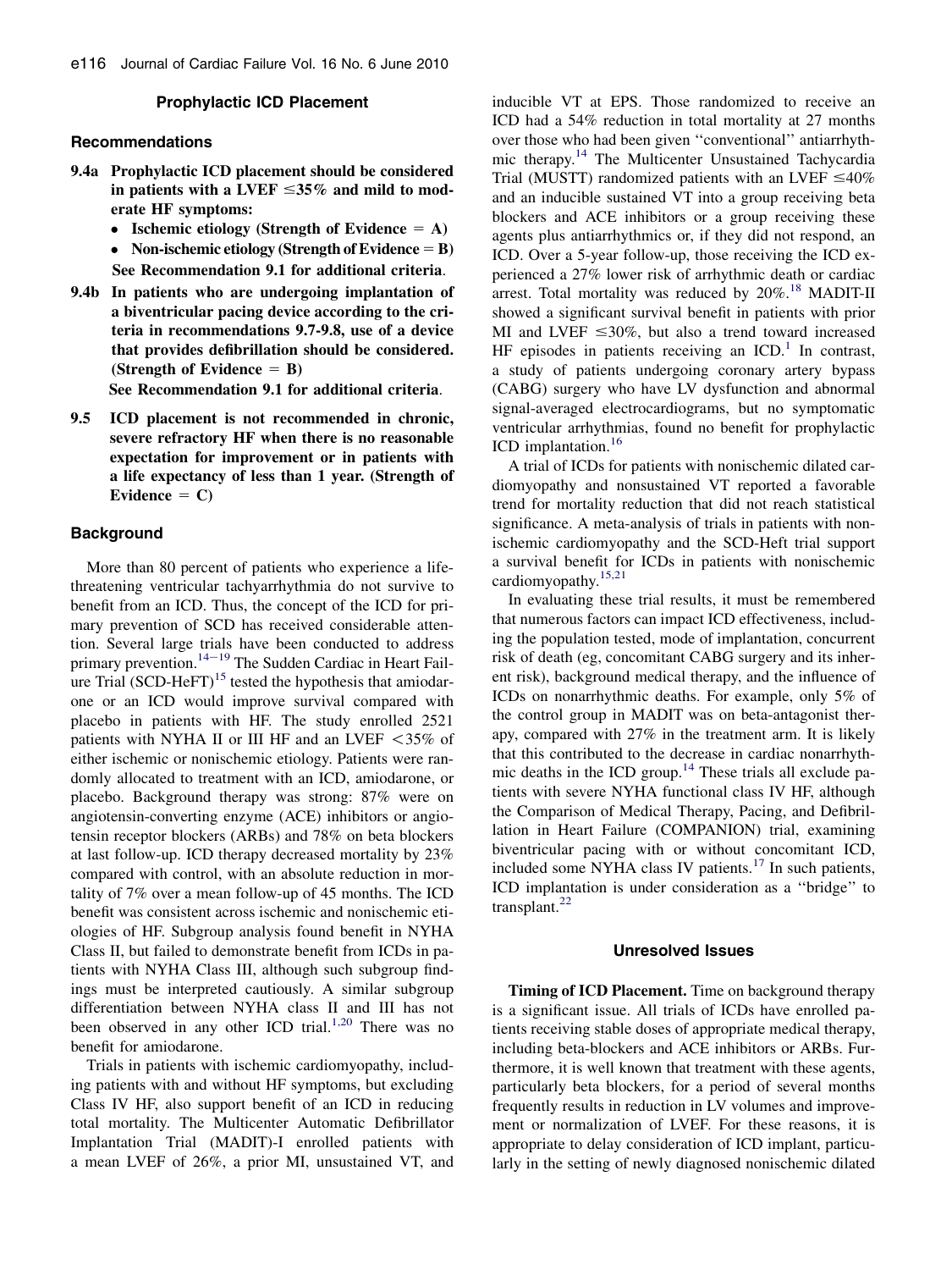cardiomyopathy, until after several months of appropriate medical therapy. Although there is no agreement regarding the ideal treatment duration prior to reevaluation of LVEF for consideration of ICD placement, data regarding the time course of reverse remodeling following institution of beta-blocker therapy support a period of 3 to 6 months. Although physicians may choose to place a prophylactic ICD in selected patients prior to such a course of therapy, studies to support such a practice are not available.

Background Therapy. Device effectiveness generally is studied in patients already on background medical therapy. Studies establishing the additional benefit of new agents change the definition of standard or optimal background medical therapy. For example, a recent study of an aldosterone antagonist showed a 15% reduction in total mortality and a 17% reduction in cardiovascular mortality on top of standard medical therapy, mainly because of a 21% reduction in SCD. $^{23}$  $^{23}$  $^{23}$ 

Significance of Arrhythmias Detected by ICDs. Trials of prophylactic ICDs have shown that the occurrence of an episode of VT or ventricular fibrillation (VF) is a marker for increased mortality and HF hospitalizations despite effec-tive termination of VT/VF by the ICD.<sup>24-[27](#page-5-0)</sup> VT may be a marker for deterioration of ventricular function. When a patient experiences sustained VT detected by the ICD a careful evaluation and reassessment of HF status and therapy is warranted. The impact of therapies to reduce VT episodes is not clear, although ICD shocks reduce quality of life, and prevention is warranted.

Family History of Sudden Death. There are no systematic data to guide therapy when there is a family history of SCD. This includes patients with familial cardiomyopathy with a history of SCD in 1 or more sibling or parent. In such patients routine implantation of an ICD cannot be routinely recommended, but implantation may be considered on an individual basis after careful consideration of the circumstances.

### Recommendation

9.6 ICD implantation is recommended for survivors of cardiac arrest from ventricular fibrillation or hemodynamically unstable sustained VT that is not due to a transient, potentially reversible cause, such as acute MI. (Strength of Evidence  $= A$ )

### **Background**

Several studies have shown that ICDs reduce mortality in SCD su[rvivor](#page-5-0)s to a greater extent than antiarrhythmic drug therapy. $28-30$  The largest of these trials enrolled 1016 patients who survived cardiac arrest, sustained VT with syncope, or sustained VT in the presence of an LVEF  $<$  40% and symptoms suggesting severe hemodynamic compromise. Patients were randomized to receive therapy with either an ICD or an antiarrhythmic drug, generally amiodarone. Survival throughout the trial was superior for patients randomized to ICD therapy. A second study randomized survivors of cardiac arrest equally among 4 treatment arms: ICD, amiodarone, metoprolol, or propafenone. The propafenone arm was terminated prematurely because of excessive mortality. The 2-year mortality was similar for patients randomized to metoprolol and amiodarone (19.6%) but significantly lower in patients randomized to ICD therapy  $(12.1\%)$ .

Many patients in these trials had reduced LVEF and HF. The mean LVEF in one was 39%; in another it was 32%. The survival benefit of ICD was greatest in patients with an LVEF  $<$  35%.

A meta-analysis grouping the results of these three trials indicates that therapy with ICDs resulted in a 27% reduction in total mortality. $31$  This mortality reduction is due exclusively to a reduction in arrhythmic deaths, particularly in the presence of LV dysfunction. $32$ 

#### Biventricular Resynchronization Pacing

#### Recommendations

- 9.7 Biventricular pacing therapy is recommended for patients in sinus rhythm with a widened QRS interval  $(\geq 120 \text{ ms})$  and severe LV systolic dysfunction LVEF  $(\leq 35\%)$  who have persistent, moderate to severe HF (NYHA III) despite optimal medical therapy. (Strength of Evidence  $= A$ )
- 9.8 Biventricular pacing therapy may be considered for patients with atrial fibrillation with a widened QRS interval  $(\geq 120 \text{ ms})$  and severe LV systolic dysfunction LVEF  $(\leq 35\%)$  who have persistent, moderate to severe HF (NYHA III) despite optimal medical therapy. (Strength of Evidence  $=$  B)
- 9.9 Selected ambulatory NYHA IV patients in sinus rhythm with QRS  $\geq$ 120 ms and LV systolic dysfunction may be considered for biventricular pacing therapy. (Strength of Evidence  $=$  B)
- 9.10 Biventricular pacing therapy may be considered in patients with reduced LVEF and QRS  $\geq$  150 ms who have NYHA I or II HF symptoms. (Strength of Evidence  $=$  B)
- 9.11 In patients with reduced LVEF who require chronic pacing and in whom frequent ventricular pacing is expected, biventricular pacing may be considered. (Strength of Evidence  $= C$ )

#### **Background**

Large observational studies performed in patients with advanced HF have demonstrated that right ventricular (RV) pacing results in worsening symptoms and longterm outcome.[33](#page-5-0) This is most likely because of the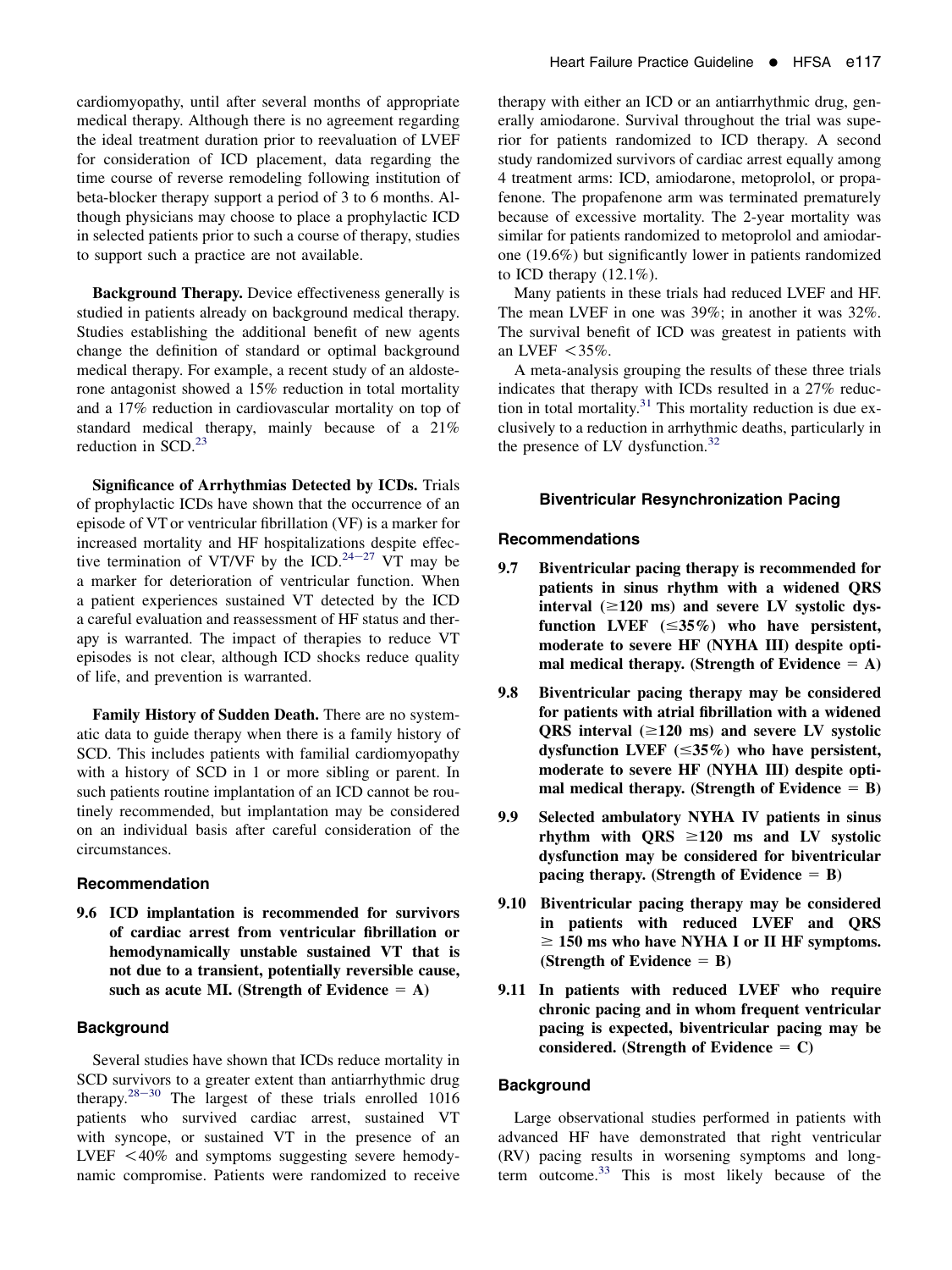development of RV pacing-induced left bundle branch block, resulting in intra- and interventricular dyssynchrony with resultant worsening of left and RV systolic and diastolic function. An analogous phenomenon is seen in patients with advanced HF and bundle branch block. Indeed, the majority of patients with HF have interventricular conduction delay, and up to 30% to 50% have manifest bundle branch block caused by direct pathologic involvement of specialized conduction or by scarring of the myocardium. $34$  In those with conduction delay, pacing from the LV or simultaneously from the basal-lateral LV and RV can reduce the delay between septal and posterolateral contraction, to ''resynchronize ventricular contraction.'' Cardiac resynchronization therapy (CRT) seeks to normalize depolarization to improve the efficiency of ventricular contraction and ventricular septal motion, decrease atrioventricular (AV) valve regurgitation, and increase diastolic filling time. $35$ 

Isolated Biventricular Pacing. The early promise of biventricular pacing<sup>[34,35](#page-5-0)</sup> was tested in the Multicenter InSync Clinical Study (MIRACLE),<sup>[36](#page-6-0)</sup> which randomized 453 patients to activation or nonactivation of cardiac resynchronization, using a double-blind study design. Inclusion criteria were NYHA III/IV, QRS  $> 130$  ms, LVEF  $<$  35%, and LV end-diastolic dimension  $>55$  mm, as determined by echocardiography. Patients were required to be on optimal medical therapy, defined as ACE inhibitors and beta blockers, for 1 to 3 months before inclusion. Resynchronization improved symptoms, quality of life, and exercise capacity, while reducing LV dimension and improving LVEF at 6 months. Hospitalization or intravenous medications for HF treatment were both reduced by approximately 50%. There was no difference in cardiac or all-cause mortality. This study was not subjected to an intention-to-treat analysis, because randomization occurred only after successful device implantation. The Cardiac Resynchronization-Heart Failure (CARE-HF) study enrolled 813 patients with NYHA class III-IV HF resulting from LV systolic dysfunction and cardiac dyssynchrony with an LVEF  $\leq$ 35% and a QRS duration  $\geq$ 120 ms despite standard medical therapy.<sup>37</sup> After a follow up of just under 30 months, the CRT-treated patients showed a significant benefit in terms of the primary end point of all-cause mortality and unplanned hospitalization (HR 0.63,  $P < .001$ ) and the secondary end point of all-cause mortality (HR 0.64,  $P < .002$ ). Those in the CRT group also showed improved LVEF, NYHA class, end-systolic volume, mitral valve function, blood pressure, and quality-of-life indices. It should be noted that for those patients with a QRS lengthening of  $120-149$  ms, echocardiographic confirmation of mechanical dyssynchrony was required. This subselection criterion could have favorably influenced the outcomes by preferential enrollment of those more likely to respond to CRT. It is not known how many patients were excluded by this criterion.

Virtually all randomized trials of CRT have required subjects to be in sinus rhythm at the time of randomization. Thus few data are available to determine the benefits of CRT in patents with atrial fibrillation. Retrospective studies and a meta-analysis suggest that patients with chronic atrial fibrillation may benefit from CRT though the benefits may be less than in patients with sinus rhythm.<sup>[38](#page-6-0)</sup> Patients with previous AV nodal ablation and RV pacing may be most likely to benefit from  $CRT$ <sup>[39](#page-6-0)</sup> Prior to considering CRT in a patient with atrial fibrillation, it is important to determine if rate control is adequate to allow biventricular pacing. $40$ 

Biventricular Pacing With ICD. Initial studies of biventricular pacing with an  $ICD<sup>41</sup>$  $ICD<sup>41</sup>$  $ICD<sup>41</sup>$  led to the COMPANION trial,  $17$ which enrolled patients with HF and NYHA Class III or IV symptoms despite maximized medical therapy. Inclusion criteria included a QRS duration  $\geq$ 120 ms and a PR interval  $> 150$  ms. The trial had 3 treatment arms: optimal pharmacologic therapy (OPT), optimal pharmacologic therapy plus biventricular pacing (CRT), and biventricular pacing plus backup ICD therapy (CRTD). In contrast to all others, this study was powered to evaluate a primary endpoint of combined all cause mortality and hospitalization. Data were analyzed using an ''intention to treat'' statistical approach. Of the 1580 patients randomized, 1080 were implanted with a CRT pacer or defibrillator (CRTD). As compared with patients treated with medical therapy only, there was a statistically significant event rate reduction in the primary combined endpoint of total hospitalization and total mortality at 1 year in the CRT and CRTD groups, as well as in the combined endpoint of death and hospitalization for HF. There was a trend toward reduced mortality in the CRT-alone group, although this finding did not reach statistical significance.

Asymptomatic or Mild HF symptoms. MADIT-CRT enrolled and followed 1820 patients with ischemic or nonischemic cardiomyopathy, a LVEF of 30% or less, a QRS duration of 130 msec or more, and NYHA class I or II symptoms.<sup>[42](#page-6-0)</sup> Patients were randomly assigned to receive CRT plus an ICD or an ICD alone. The primary end point was death from any cause or a nonfatal heart-failure event (whichever came first). The primary end point occurred in 17.2% of the CRT-ICD group and 25.3% of the ICD only group (hazard ratio in the CRT-ICD group, 0.66; 95% confidence interval [CI], 0.52 to  $0.84$ ;  $P=0.001$ ). The superiority of CRT was present in patients with both ischemic and non-ischemic cardiomyopathy and resulted from a 41% reduction in the risk of heart-failure events, a finding that was evident primarily in a prespecified subgroup of patients with a QRS duration of 150 msec or more. CRT was associated with a significant reduction in LV volumes and improvement in the LVEF. There was no significant difference between the two groups in the overall risk of death, with a 3% annual mortality rate in each treatment  $\text{group}^{\,42}$  $\text{group}^{\,42}$  $\text{group}^{\,42}$ 

Biventricular Pacing when Conventional Pacing is Indicated. There are few data concerning the use of CRT in either patients with reduced LVEF HF and a QRS  $\geq$ 120 msec who have an additional indication for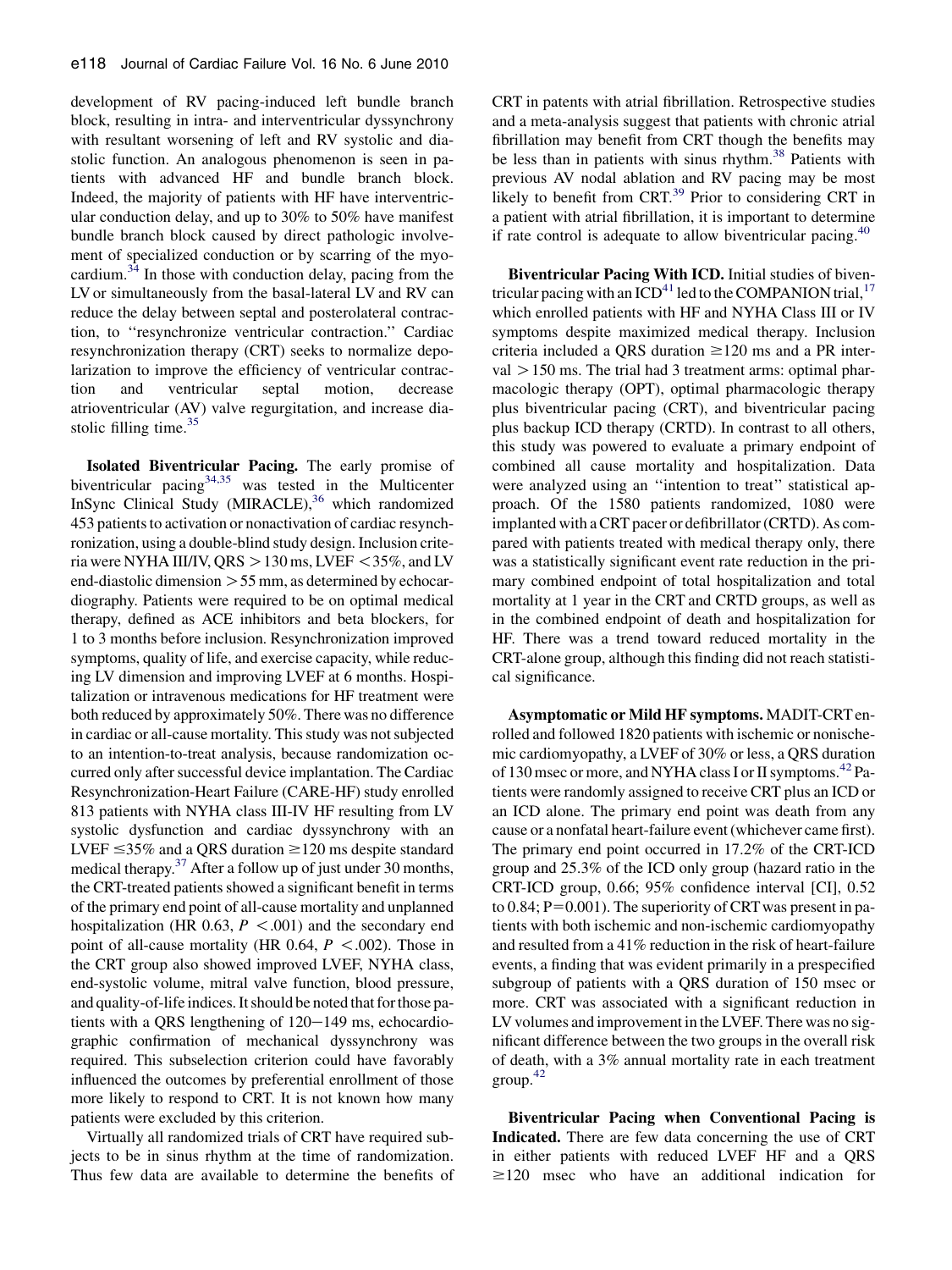ventricular pacing or for those who would likely have a significant burden of RV pacing following ICD implantation. However, substantial data exist to suggest that CRT rather than conventional RV pacing may be considered in these patients. The Homburg Biventricular Pacing Evaluation (HOBIPACE) prospectively randomized 30 subjects with standard indications for pacing and reduced LV function as determined by an LVEF  $\leq$ 40% or an LV end diastolic diameter  $\geq 60$  mm to RV or biventricular pacing.<sup>[43](#page-6-0)</sup> Peak oxygen consumption, BNP levels, and LVEF were improved in the CRT group compared to the RV pacing group. In another study, patients with chronic atrial fibrillation who had AV junction ablation were randomized to either RV or biventricular pacing. At 6 months post-ablation, patients treated with cardiac resynchronization had a significant improvement in 6-minute walk distance, (31%) above baseline (82.9  $+/-$  94.7 m), compared to patients receiving RV pacing, (24%) above baseline (61.2  $\pm$  90.0 m)  $(P = 0.04)$ . There were no significant differences in the quality-of-life parameters. At 6 months post-ablation, the LVEF in the biventricular group (0.46  $\pm$  – 0.13) was significantly greater in comparison to patients receiving RV pacing (0.41  $\pm$  0.13, P = 0.03). Patients with a LVEF  $\leq 45\%$ or with NYHA Class II/III symptoms appeared to have the most benefit.<sup>[44](#page-6-0)</sup> Other studies have demonstrated an improvement in symptoms and LVEF in patients with reduced LVEF and chronic RV pacing with an upgrade to  $CRT$ .<sup>[45](#page-6-0)-47</sup>

## Unresolved Issues With Biventricular Pacing

The evidence supporting CRT in severe HF is compelling. However, device placement exerts a substantial ''placebo'' response of improved functional capacity and quality of life parameters in those randomized to the control group, and it is hampered by a significant nonresponder rate. $48,49$ Most trials of CRT have excluded patients with atrial fibrillation. Thus the benefit of biventricular pacing in these patients remains unknown.

Should resynchronization be done in isolation or must it be accompanied by an ICD device? The findings in SCD-HeFT and COMPANION suggest that CRT therapy ideally should be accompanied by ICD placement in patients with NYHA III symptoms. When considering resynchronization in patients with more severe HF, the appropriateness of ICD implantation is uncertain. A recent analysis of ambulatory NYHA class IV patients in the COMPANION trial demonstrated a benefit of CRT and CRTD, but one year mortality remained high. $50$ 

Patients With a QRS Duration  $120-150$  ms. A substantial number of potential candidates for CRTs will have a QRS duration between 120 and 150 ms. Although such patients were entered in the clinical trials assessing efficacy of CRT, the average QRS duration was in the range of 160-170 ms and there are concerns that patients with moderate prolongation of the QRS interval may not derive the same benefit as those with more marked prolongation. Although CRT reduced the primary endpoint of time to death or all cause hospitalization compared to patients randomized to optimal medical treatment by 19% ( $P = .014$ ) in the COMPANION Trial, a significant risk reduction was seen only in patients whose QRS was  $>168$  ms.<sup>[17](#page-5-0)</sup> Patients whose QRS was  $\leq$ 147 ms demonstrated essentially no benefit of treatment, whereas CRT had an intermediate effect in the patients whose QRS duration fell in between these groups. In CARE-HF, there was a benefit of CRT in subjects with a QRS duration of 120-149 msec, but to be enrolled in the study these patients had to have two of three criteria for dyssynchrony (an aortic pre-ejection delay of more than 140 msec, an interventricular mechanical delay of more than 40 msec, or delayed activation of the posterolateral LV wall).<sup>[37](#page-6-0)</sup>

There is no universally accepted method for measuring dyssynchrony, the methods may be operator or equipment dependent, and the strategy of using echocardiographic methods has not been tested against the well-studied strategy of using QRS duration. Therefore, caution should be applied when attempting to interpret echocardiographic measures of dyssynchrony in patients who meet standard criteria for CRT; in particular, caution should be applied when considering patients who do not meet criteria shown to benefit in randomized clinical trials (e.g. narrow QRS duration). Ongoing investigations will likely clarify use of imaging strategies for assessing dyssynchrony in the future.

### Dual Chamber Pacemakers

### Recommendation

9.12 The routine use of dual atrioventricular (AV) chamber pacemakers for HF in the absence of symptomatic bradycardia or high-grade AV block is not recommended. (Strength of Evidence  $= A$ )

## **Background**

Abnormalities in AV conduction can contribute to a reduction in atrial contribution to ventricular filling and prolong the duration of mitral regurgitation into diastole. Restoration of these 2 hemodynamic phenomena provided the rationale for the potential benefits of AV synchronized pacing with optimal AV delay. Initial success showed a beneficial effect of cardiac pacing with a short AV delay in patients with  $HF^{51}$  $HF^{51}$  $HF^{51}$  Subsequent acute<sup>[52](#page-6-0)-54</sup> and chronic studies<sup>55-[60](#page-6-0)</sup> assessing the effect of shortening the AV delay in patients with impaired ventricular function showed mixed results. Three well-designed and randomized studies failed to show any consistent improvements in HF with shortening of the programmed AV delay. Another concluded that for patients with standard indications for ICD therapy, no indication for cardiac pacing, and an LVEF of 40% or less, dual-chamber pacing offers no clinical advantage over ventricular backup pacing and may be detrimental by increasing the combined end point of death or hospitalization for  $HF<sup>61</sup>$  $HF<sup>61</sup>$  $HF<sup>61</sup>$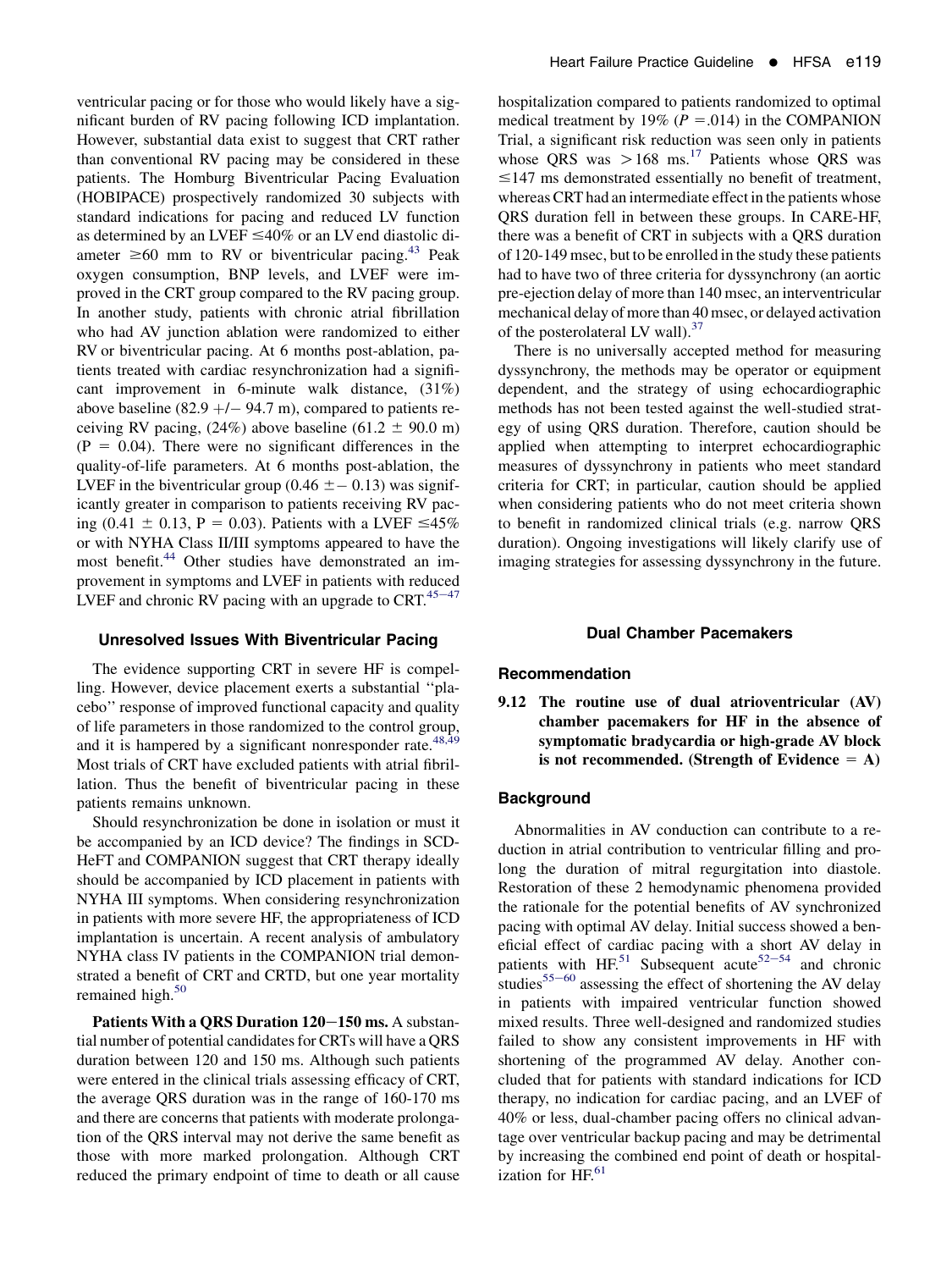#### **References**

- <span id="page-5-0"></span>1. Moss AJ, Zareba W, Hall WJ, Klein H, Wilber DJ, Cannom DS, et al. Prophylactic implantation of a defibrillator in patients with myocardial infarction and reduced ejection fraction. N Engl J Med  $2002;346:877-83$ .
- 2. Fruhwald FM, Eber B, Schumacher M, Zweiker R, Watzinger N, Klein WW. Syncope in dilated cardiomyopathy is a predictor of sudden cardiac death. Cardiology 1996;87:177-80.
- 3. Komajda M, Jais JP, Reeves F, Goldfarb B, Bouhour JB, Juillieres Y, et al. Factors predicting mortality in idiopathic dilated cardiomyopathy. Eur Heart J 1990;11:824-31.
- 4. Kushner JA, Kou WH, Kadish AH, Morady F. Natural history of patients with unexplained syncope and a nondiagnostic electrophysiologic study. J Am Coll Cardiol 1989;14:391-6.
- 5. Middlekauff HR, Stevenson WG, Stevenson LW, Saxon LA. Syncope in advanced heart failure: high risk of sudden death regardless of origin of syncope. J Am Coll Cardiol 1993;21:110-6.
- 6. Fazio G, Veltri EP, Tomaselli G, Lewis R, Griffith LS, Guarnieri T. Long-term follow-up of patients with nonischemic dilated cardiomyopathy and ventricular tachyarrhythmias treated with implantable cardioverter defibrillators. Pacing Clin Electrophysiol 1991;14:  $1905 - 10.$
- 7. Knight BP, Goyal R, Pelosi F, Flemming M, Horwood L, Morady F, et al. Outcome of patients with nonischemic dilated cardiomyopathy and unexplained syncope treated with an implantable defibrillator. J Am Coll Cardiol 1999;33:1964-70.
- 8. Das SK, Morady F, DiCarlo L Jr, Baerman J, Krol R, De BM, et al. Prognostic usefulness of programmed ventricular stimulation in idiopathic dilated cardiomyopathy without symptomatic ventricular arrhythmias. Am J Cardiol 1986;58:998-1000.
- 9. Liem LB, Swerdlow CD. Value of electropharmacologic testing in idiopathic dilated cardiomyopathy and sustained ventricular tachyarrhythmias. Am J Cardiol 1988;62:611-6.
- 10. Milner PG, DiMarco JP, Lerman BB. Electrophysiological evaluation of sustained ventricular tachyarrhythmias in idiopathic dilated cardiomyopathy. Pacing Clin Electrophysiol 1988;11:562-8.
- 11. Poll DS, Marchlinski FE, Buxton AE, Josephson ME. Usefulness of programmed stimulation in idiopathic dilated cardiomyopathy. Am J Cardiol 1986;58:992-7.
- 12. Turitto G, Ahuja RK, Caref EB, el-Sherif N. Risk stratification for arrhythmic events in patients with nonischemic dilated cardiomyopathy and nonsustained ventricular tachycardia: role of programmed ventricular stimulation and the signal-averaged electrocardiogram. J Am Coll Cardiol 1994;24:1523-8.
- 13. Epstein AE, DiMarco JP, Ellenbogen KA, Estes NA III, Freedman RA, Gettes LS, et al. ACC/AHA/HRS 2008 Guidelines for Device-Based Therapy of Cardiac Rhythm Abnormalities: a report of the American College of Cardiology/American Heart Association Task Force on Practice Guidelines (Writing Committee to Revise the ACC/AHA/ NASPE 2002 Guideline Update for Implantation of Cardiac Pacemakers and Antiarrhythmia Devices): developed in collaboration with the American Association for Thoracic Surgery and Society of Thoracic Surgeons. Circulation 2008;117:e350-408.
- 14. Moss AJ, Hall WJ, Cannom DS, Daubert JP, Higgins SL, Klein H, et al. Improved survival with an implanted defibrillator in patients with coronary disease at high risk for ventricular arrhythmia. Multicenter Automatic Defibrillator Implantation Trial Investigators. N Engl J Med 1996;335:1933-40.
- 15. Bardy GH, Lee KL, Mark DB, Poole JE, Packer DL, Boineau R, et al. Amiodarone or an implantable cardioverter-defibrillator for congestive heart failure. N Engl J Med 2005;352:225-37.
- 16. Bigger JT Jr. Prophylactic use of implanted cardiac defibrillators in patients at high risk for ventricular arrhythmias after coronary-artery bypass graft surgery. Coronary Artery Bypass Graft (CABG) Patch Trial Investigators. N Engl J Med  $1997;337:1569-75$ .
- 17. Bristow MR, Saxon LA, Boehmer J, Krueger S, Kass DA, De MT, et al. Cardiac-resynchronization therapy with or without an

implantable defibrillator in advanced chronic heart failure. N Engl J Med 2004;350:2140-50.

- 18. Buxton AE, Lee KL, Fisher JD, Josephson ME, Prystowsky EN, Hafley G. A randomized study of the prevention of sudden death in patients with coronary artery disease. Multicenter Unsustained Tachycardia Trial Investigators. N Engl J Med 1999;341:1882-90.
- 19. Buxton AE, Lee KL, Hafley GE, Wyse DG, Fisher JD, Lehmann MH, et al. Relation of ejection fraction and inducible ventricular tachycardia to mode of death in patients with coronary artery disease: an analysis of patients enrolled in the multicenter unsustained tachycardia trial. Circulation 2002:106:2466-72.
- 20. Kadish A, Dyer A, Daubert JP, Quigg R, Estes NA, Anderson KP, et al. Prophylactic defibrillator implantation in patients with nonischemic dilated cardiomyopathy. N Engl J Med  $2004;350:2151-8$ .
- 21. Desai AS, Fang JC, Maisel WH, Baughman KL. Implantable defibrillators for the prevention of mortality in patients with nonischemic cardiomyopathy: a meta-analysis of randomized controlled trials. JAMA 2004;292:2874-9.
- 22. Saba S, Atiga WL, Barrington W, Ganz LI, Kormos RL, MacGowan GA, et al. Selected patients listed for cardiac transplantation may benefit from defibrillator implantation regardless of an established indication. J Heart Lung Transplant  $2003;22:411-8$ .
- 23. Pitt B, Remme W, Zannad F, Neaton J, Martinez F, Roniker B, et al. Eplerenone, a selective aldosterone blocker, in patients with left ventricular dysfunction after myocardial infarction. N Engl J Med 2003;348:1309-21.
- 24. Goldenberg I, Moss AJ, Hall WJ, McNitt S, Zareba W, Andrews ML, et al. Causes and consequences of heart failure after prophylactic implantation of a defibrillator in the multicenter automatic defibrillator implantation trial II. Circulation  $2006;113:2810-7$ .
- 25. Mark DB, Anstrom KJ, Sun JL, Clapp-Channing NE, Tsiatis AA, vidson-Ray L, et al. Quality of life with defibrillator therapy or amiodarone in heart failure. N Engl J Med  $2008;359:999-1008$ .
- 26. Poole JE, Johnson GW, Hellkamp AS, Anderson J, Callans DJ, Raitt MH, et al. Prognostic importance of defibrillator shocks in patients with heart failure. N Engl J Med 2008;359:1009-17.
- 27. Saxon LA, Bristow MR, Boehmer J, Krueger S, Kass DA, De MT, et al. Predictors of sudden cardiac death and appropriate shock in the Comparison of Medical Therapy, Pacing, and Defibrillation in Heart Failure (COMPANION) Trial. Circulation 2006;114:2766-72.
- 28. Connolly SJ, Gent M, Roberts RS, Dorian P, Roy D, Sheldon RS, et al. Canadian implantable defibrillator study (CIDS): a randomized trial of the implantable cardioverter defibrillator against amiodarone. Circulation 2000;101:1297-302.
- 29. Cooper LT Jr, Berry GJ, Shabetai R. Idiopathic giant-cell myocarditis-natural history and treatment. Multicenter Giant Cell Myocarditis Study Group Investigators. N Engl J Med 1997;336:  $1860 - 6$ .
- 30. Kuck KH, Cappato R, Siebels J, Ruppel R. Randomized comparison of antiarrhythmic drug therapy with implantable defibrillators in patients resuscitated from cardiac arrest: the Cardiac Arrest Study Hamburg (CASH). Circulation 2000;102:748-54.
- 31. Connolly SJ, Hallstrom AP, Cappato R, Schron EB, Kuck KH, Zipes DP, et al. Meta-analysis of the implantable cardioverter defibrillator secondary prevention trials. AVID, CASH and CIDS studies. Antiarrhythmics vs Implantable Defibrillator study. Cardiac Arrest Study Hamburg. Canadian Implantable Defibrillator Study. Eur Heart J 2000;  $21:2071 - 8$ .
- 32. Lee DS, Green LD, Liu PP, Dorian P, Newman DM, Grant FC, et al. Effectiveness of implantable defibrillators for preventing arrhythmic events and death: a meta-analysis. J Am Coll Cardiol 2003;41:1573-82.
- 33. Cazeau S, Ritter P, Bakdach S, Lazarus A, Limousin M, Henao L, et al. Four chamber pacing in dilated cardiomyopathy. Pacing Clin Electrophysiol 1994;17:1974-9.
- 34. Cazeau S, Ritter P, Lazarus A, Gras D, Backdach H, Mundler O, et al. Multisite pacing for end-stage heart failure: early experience. Pacing Clin Electrophysiol 1996;19:1748-57.